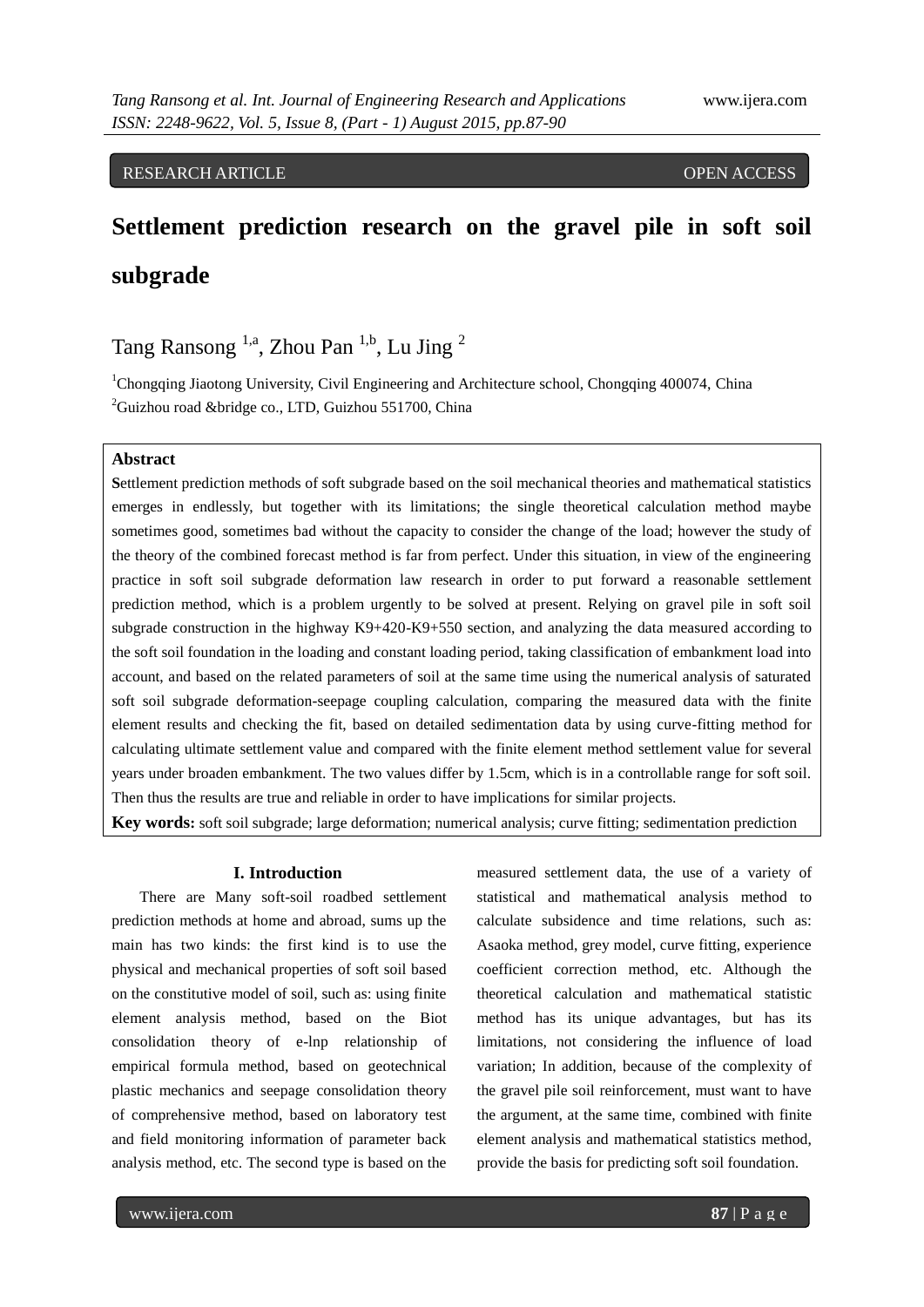This article in to the suining to great section of a highway K9+ 20-K9+550 fill-embankment in soft soil foundation, on the basis of the analysis of the field data processing of the embankment filling and solidification process by finite element method (fem) simulation, based on the accurate field observation data of using curve fitting method to get final settlement prediction, finite element calculation subsidence value is five years later, this experience method and theory combining the final settlement value, enhanced the reliability of the soft soil roadbed settlement forecast, the verification results accord with the engineering practice, the settlement calculation of similar geological conditions has a certain reference value.

## **II. The analysis of the field data processing**

According to the settlement observation data to draw the s-t diagram, as shown in figure 1.By figure 1 selecting inflection point position  $(t_0, s_0) = (61, 37.8)$ began to observation data as a basis to predict data, through data processing and linear fitting in figure 2.









Through the diagram of  $(t - t0)/(St - S0)$  and  $(t - t0)$ , coefficient are obtained by formula  $(1)$ , alpha =  $0.60574$ , beta = 0.02867.

$$
\frac{t - t_0}{S - S_0} = \alpha + \beta t \tag{1}
$$

Again get final settlement by formula (2), S<sub> $_{\infty}$ </sub> =

72.7 cm.

$$
S_{\infty} = S_0 + \frac{1}{\beta} \tag{2}
$$

#### **III. The finite element analysis**

According to K9+500 subgrade cross-section, making the use of finite element software to calculate the embankment from filling to preloading settlement value after five years. the analysis results show that the maximum settlement value of 74.1cm. The central settlement value is greater than the foundation on both sides in the first stage filling in the middle. Adopted the gravel pile treatment due to the segment MianRuan soil, filled soil surface contour to deep foundation, and gravel pile reinforcement effect is obvious. Deformation of soft soil foundation is under control. There are hump phenomenon on both sides of soil embankment, which reason is the role of stress.



**Fig.3 Vertical settlement contours**

#### **IV. Final settlement prediction**

Figure 4 is finite element calculation subsidence value of K9+500 section. The comparison between results of measured values and curve fitting can be seen from the diagram,which the finite element calculation subsidence curves and the measured settlement value curve fits. Finite element calculation

www.ijera.com **88** | P a g e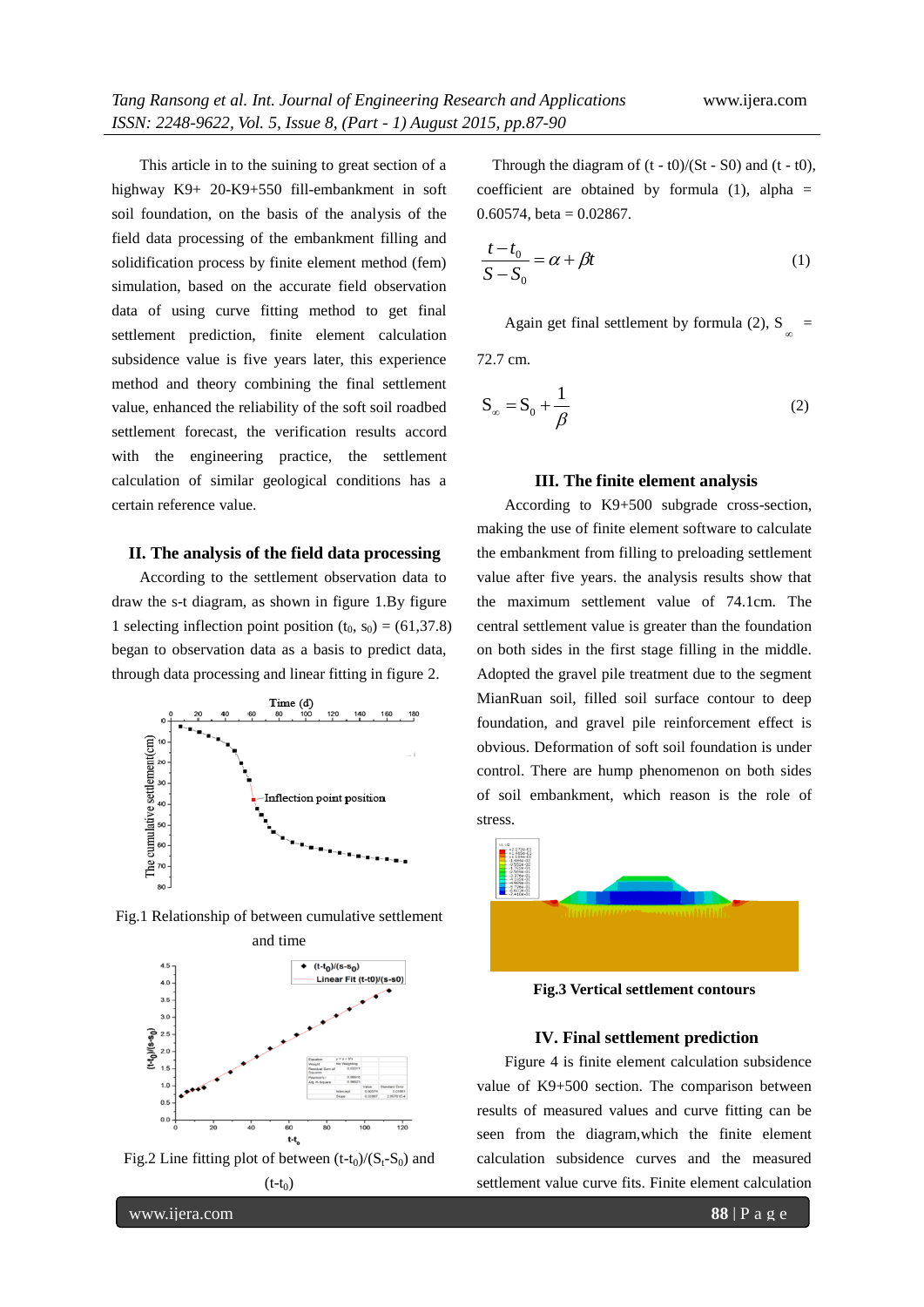result was slightly larger than the measured values, calculation process has considered drainage function of the sand drain, and the seepage consolidation effect of soft soil, the results may be due to the difference of the complexity of the actual situation and monitoring error, cause the simulation parameters selection has certain deviation;Utilization of prediction based data fitting curve fit finite element calculation of subsidence curve and measured curve, the final settlement prediction is 72.7 cm, from embankment filling preloading after five years of finite element calculation value of 74.1 cm, the difference between the two is 1.4 cm, that is based on the field observation data using curve fitting method to make accurate subsidence prediction is the reliability, the calculation method is applied to the K9+500 section of settlement calculation is feasible, field monitoring data is relatively accurate, the finite element constitutive relationship and calculation parameter Settings are reasonable, actual situation can be more reliable reaction.



**Fig.4 Comparison of between calculation results and measured values**

## **V. Conclusions**

This paper analyzes the characteristics of soft-soil roadbed settlement, the subsidence through comparison between measured values and the finite element calculation value verified that the finite element model and the parameter selection meet high fit in two cases, and based on the accurate field observation data of using curve fitting method to get final settlement prediction. This empirical method

combined with theoretical method final settlement values enhanced the reliability of the soft-soil roadbed settlement forecast. The verification results accord with the engineering practice, draw the following conclusion:

(1)Settlement through comparison between measured values and the finite element calculation value verified that the finite element model and the parameter selection. In situations where they are fit, based on the accurate field observation data of using curve fitting method to get final settlement prediction, compared several years after the finite element calculation subsidence, such experience method and theory combining the final settlement value, enhanced the reliability of the soft soil roadbed settlement forecast, which at the same time improves the accuracy of the soft soil roadbed settlement forecast, and provides theoretical basis for engineering practice.

(2)Try from finite element contour map (figure 3), you can see that test section of soft-soil subgrade using gravel pile reinforcement subgrade can effectively improve the soft soil's shear capacity and better control the lateral deformation of soft clay, which effectively shorten the slow subsidence during the late stage of development,and reduce the post-construction settlement.

#### **References**

- [1] Butterfield R, Gottardi G, et al. A new interpretation of the compressibility of Venetian silty-clay soils.BGA International Conference on Foundations, Innovations, Observations, Design and Practice, 2003:149-159.
- [2] Asoka A. Observational procedure of settlement prediction [J].Soils and Foundations, 1978, 18(4): 30-34.
- [3] Han J,Ye S L.A simplified solution for the consolidation rate of stone column reinforced foundation [J]. Journal of Geotechnical and Geoenvironmental Engineering. ASCE, 2001, 127(7):597-603.